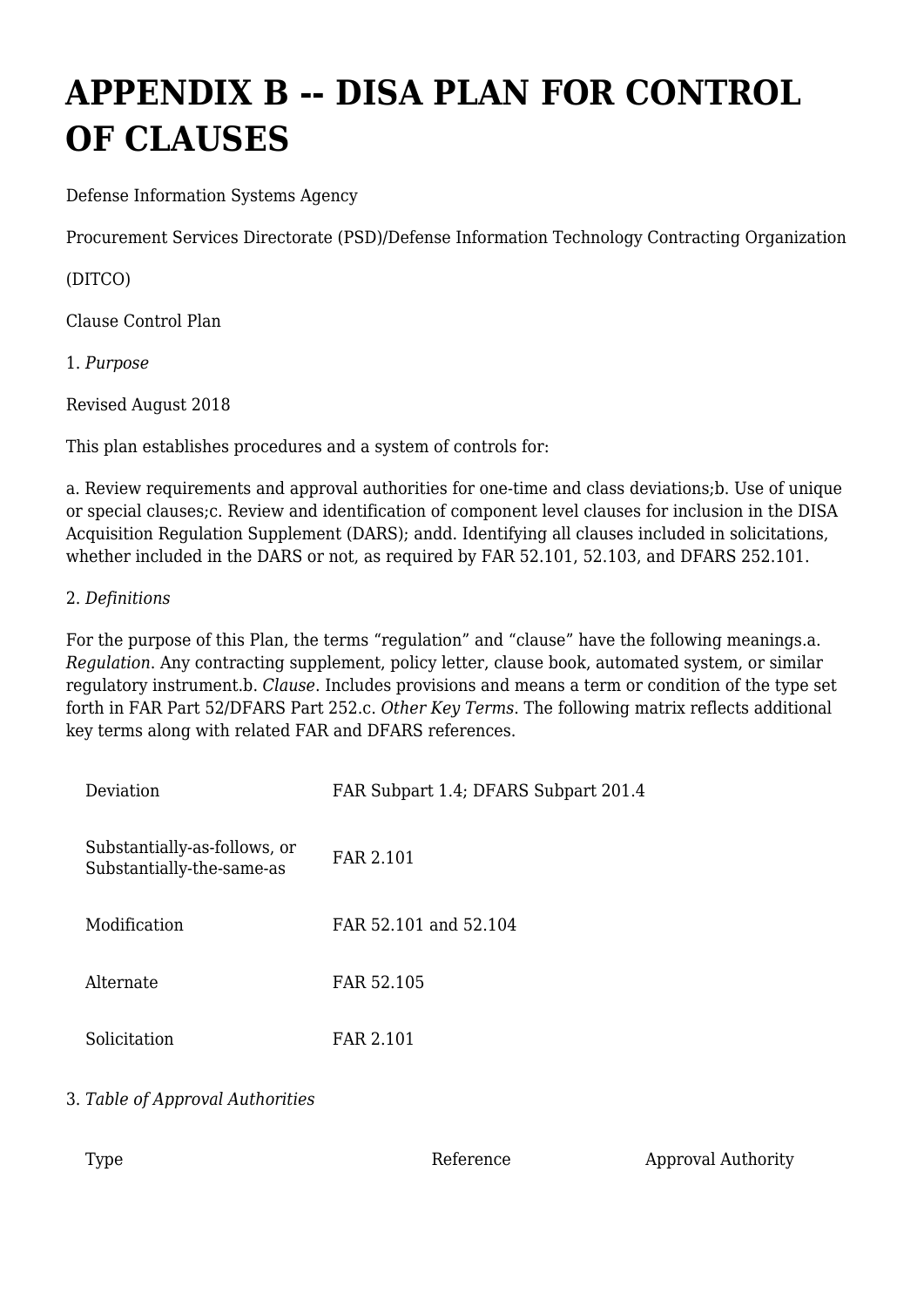| Any new requirement for acertification<br>by a contractor or offeror unless<br>imposed by statute.                                                                                                                                                                                                                                                                                                                                                                                                                                          | DFARS 201.304(2)                            | Secretary of Defense<br>(without delegation)     |
|---------------------------------------------------------------------------------------------------------------------------------------------------------------------------------------------------------------------------------------------------------------------------------------------------------------------------------------------------------------------------------------------------------------------------------------------------------------------------------------------------------------------------------------------|---------------------------------------------|--------------------------------------------------|
| Any policy letter, clause book, policy,<br>procedure, clause, or form that has a<br>significant effect beyond internal<br>operating procedures or poses<br>asignificant cost or administrative<br>impact on contractors or offerors.                                                                                                                                                                                                                                                                                                        | <b>DFARS</b><br>$201.304(1)(i)(A)$ & (B)    | OUSD(A&S)DPC                                     |
| Clause Control Plan                                                                                                                                                                                                                                                                                                                                                                                                                                                                                                                         | DFARS 201.304(4)                            | OUSD(A&S)DPC                                     |
| Individual or class deviations from<br>FAR/DFARS cited in 201.402(1):<br>(1) FAR 3.104/DFARS 203.104,<br>Procurement Integrity;<br>(2) FAR Subpart 27.4/DFARS Subpart<br>227.4, Rights in Data and<br>Copyrights;<br>FAR Part 30/DFARS Part 230, CAS<br>Administration;<br>(4) FAR Subpart 31.1/DFARS Subpart<br>231.1, Applicability (contract cost<br>Principles);<br>(5) FAR Subpart 31.2/DFARS Part 231,<br>Contracts with Commercial<br>Organizations; or<br>(6) FAR Part 32/DFARS 232, Contract<br>Financing (with two exceptions).   | FAR Subpart 1.4<br>DFARS 201.402(1)         | OUSD(A&S)DPC                                     |
| Individual deviations from FAR/DFARS<br>other than those cited in $201.402(1)$ .                                                                                                                                                                                                                                                                                                                                                                                                                                                            | FAR 1.403<br>DFARS 201.403(1)               | Head of the Contracting<br>Activity              |
| Class deviations other than those described<br>in 201.402(1) that do not -<br>(1) Have a significant effect beyond the<br>internal operating procedures of the<br>department or agency;<br>(2) Have a significant cost or administrative<br>impact on contractors or offerors;<br>(3) Diminish any preference given small<br>business concerns by the FAR or DFARS; or<br>(4) Extend to requirements imposed by<br>statute or by regulations of other agencies<br>such as the Small Business Administration<br>and the Department of Labor. | FAR 1.404<br><b>DFARS</b><br>201.404(b)(ii) | OUSD(A&S)DPC<br>approves all class<br>deviations |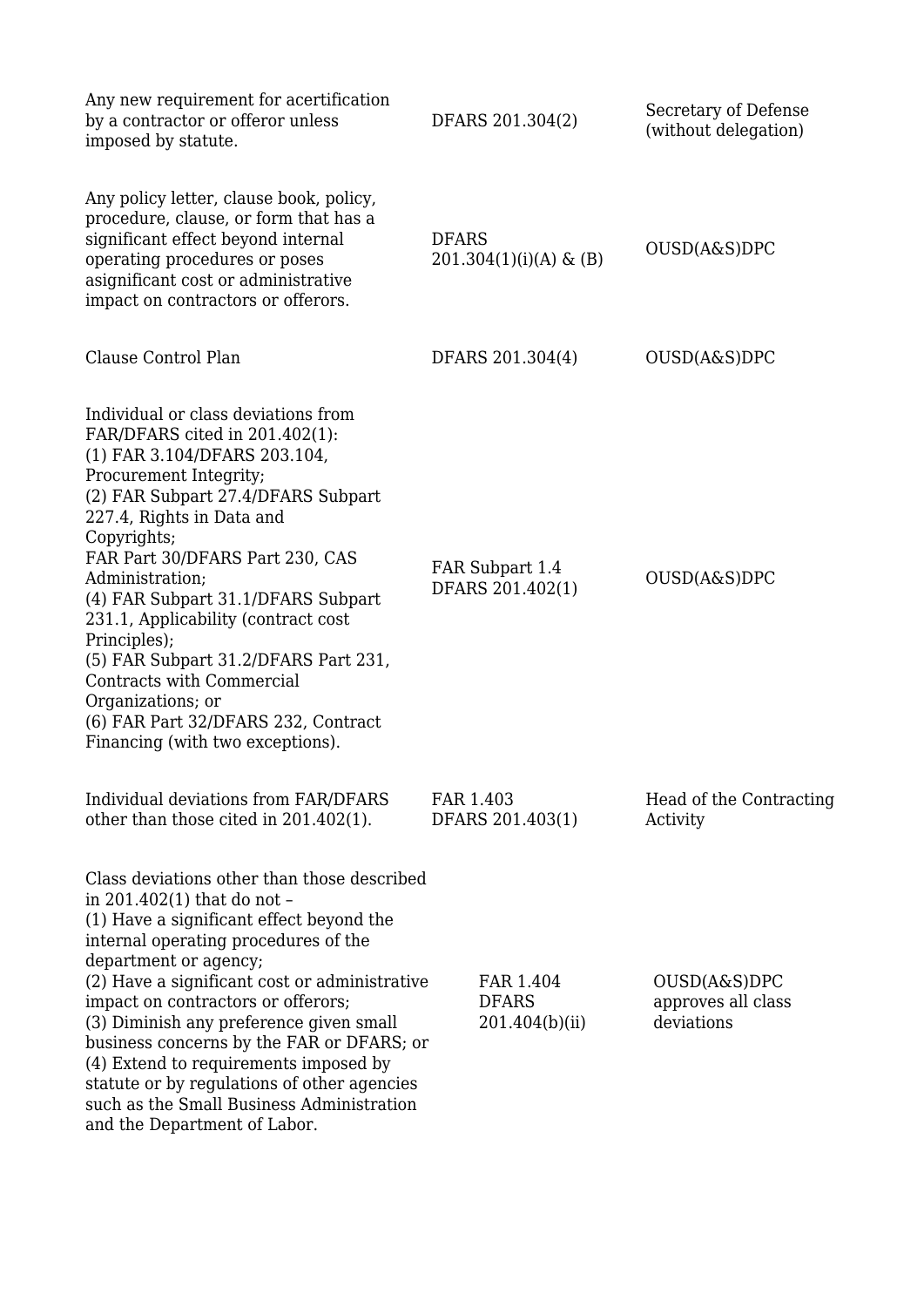| Provisions and clauses developed to fulfill a<br>specific and unique requirement of the<br>acquisition, or are a result of negotiations.<br>They do not constitute a deviation from FAR<br>or DFARS or require OUSD(A&S)DPC<br>approval.                                                                               | <b>DFARS 201.304</b>              | Head of the<br><b>Contracting Activity</b><br>Policy, Quality<br>Assurance &<br><b>Procedures Division</b><br>(PL2) |
|------------------------------------------------------------------------------------------------------------------------------------------------------------------------------------------------------------------------------------------------------------------------------------------------------------------------|-----------------------------------|---------------------------------------------------------------------------------------------------------------------|
| Proposed new repetitive use or "substantially<br>the same as" local clauses. They do not<br>constitute a deviation from FAR or DFARS or<br>require OUSD(A&S)DPC approval.                                                                                                                                              | FAR 1.401<br><b>DFARS 201.304</b> | Head of the<br><b>Contracting Activity</b><br>OUSD(A&S)DPC<br>(for rule-making<br>process)                          |
| Proposed use of modifications, alternates,<br>and authorized deviations.                                                                                                                                                                                                                                               | FAR 1.401                         | Contracting Officer                                                                                                 |
| Proposed tailoring by the contracting officer<br>of the commercial item provision at FAR<br>52.212-1, Instructions to Offerors -<br>Commercial Items and the clause at FAR<br>52.212-4<br><b>Contract Terms and Conditions- Commercial</b><br>Items (with certain limitations) consistent<br>with commercial practice. | FAR 12.302                        | <b>Contracting Officer</b>                                                                                          |
| Proposed tailoring (inconsistent with<br>customary practice) by the contracting<br>officer of the commercial item provision at<br>FAR 52.212-1, Instructions to<br>Offerors - Commercial                                                                                                                               | DFARS 212.302                     | Head of the<br><b>Contracting Activity</b>                                                                          |

### 4. *Deviation Review Procedures*

a. Written justification for a new certification by a contractor or offeror that requires approval by the Secretary of Defense shall be processed by routing (See *[Contract Document Approval Signature](https://www.ditco.disa.mil/DITCOContractingTemplates/) [Routing Procedures](https://www.ditco.disa.mil/DITCOContractingTemplates/)*[.\)](https://www.ditco.disa.mil/DITCOContractingTemplates/) from the Contracting Officer through the cognizant HCO, PL21 Policy Branch, the Office of General Counsel, and HCA prior to approval by the SPE and submission to the DAR Council Director for processing to USD (A&S) via OUSD (A&S) DPC.

b. Proposed deviations from FAR or DFARS that require approval by OUSD (A&S) DPC shall be processed by routing (See *[Contract Document Approval Signature Routing Procedures](https://www.ditco.disa.mil/DITCOContractingTemplates/)*[.\)](https://www.ditco.disa.mil/DITCOContractingTemplates/) from the contracting officer through the cognizant HCO, PL21 Policy Branch, the Office of General Counsel, and HCA prior to approval by the SPE and submission to the DAR Council Director for processing. The PL21 Policy Branch will coordinate with the DAR Council representative on required approvals as necessary.

c. Proposed individual deviations from FAR, DFARS, or DARS that do not require OUSD (A&S) DPC approval, shall be processed by routing with DISA Form 320 from the contracting officer through the cognizant HCO, PL21 Policy Branch, and Office of General Counsel for approval by the Head of the Contracting Activity.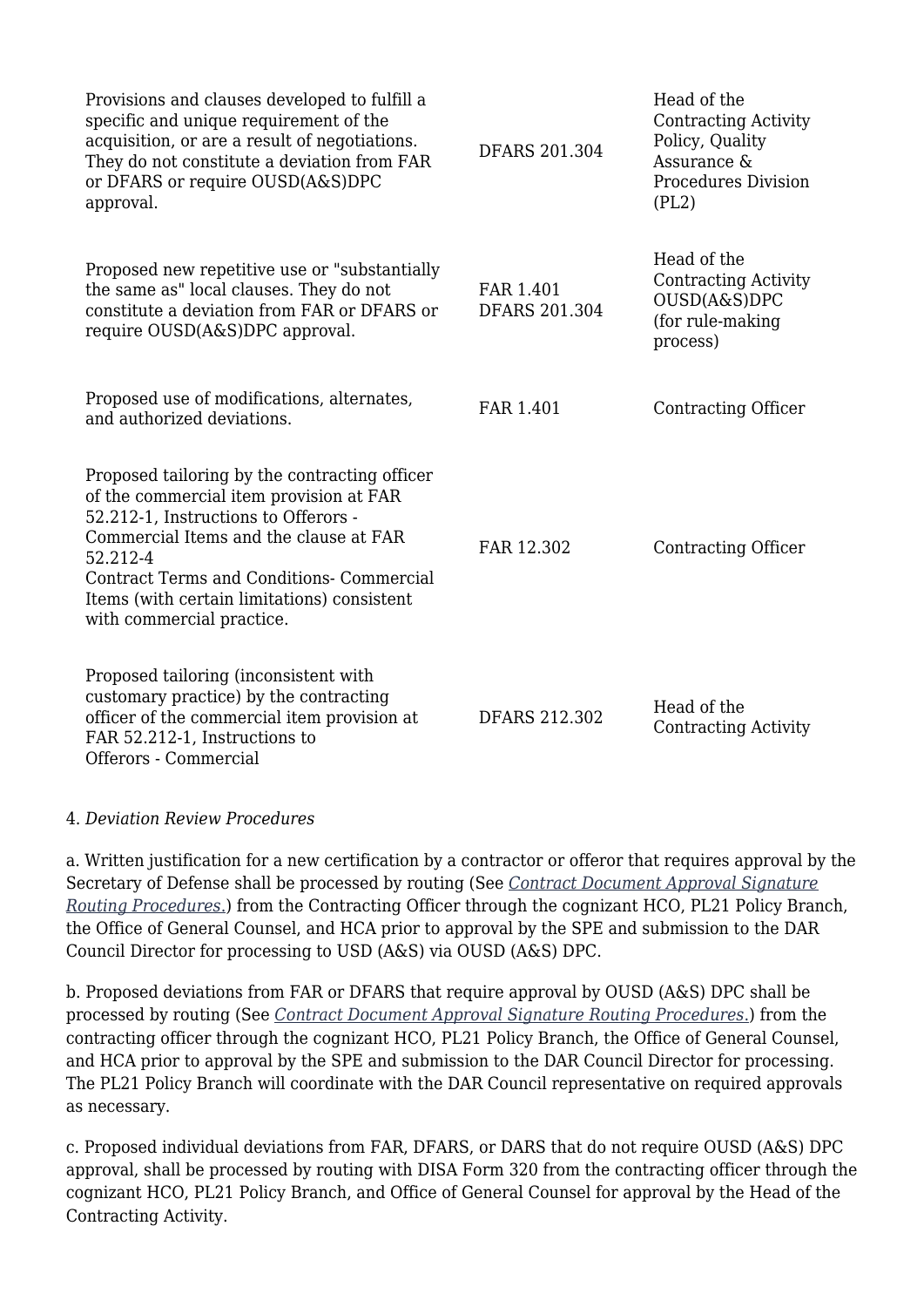e. All deviation requests for approval shall include, at a minimum, the information required by DFARS 201.402(2).

# 5. *Unique or Special Requirements Review Procedures*

a. Proposed supplemental clauses which fulfill a specific and unique requirement of the acquisition and are not for repetitive use, or are the result of negotiations, do not constitute a deviation from the FAR or DFARS, and which do not require the approval of OUSD (A&S) DPC will be submitted for review by the PL21 Policy Branch and the Office of General Counsel for approval by the [Policy,](http://www.disa.mil/about/offices/ditco/pl2.html) [Quality Assurance & Procedures Division Chief \(PL2\),](http://www.disa.mil/about/offices/ditco/pl2.html) Defense Information Technology Contracting Organization. These requirements are not required to be included in agency or suborganization acquisition regulations:

## G1. Points of Contact

G2. Contract/Order Closeout-Fixed-Price, Time-and-Materials, or Labor-Hour G3. Ordering Procedures for External Agencies/Organizations

G20. Electronic Invoicing for Telecommunications Services G21. Contract Payments - Delivery Ticket Invoice (DTI) G22. Delivery Ticket Invoice (DTI) - Payments

G23. Outage Credits

G24. Contract Billing Dates for Services

H1. Organizational and Consultant Conflicts of Interest (OCCI) H2. Requirement to Submit an Electronic Product List

### H3. Key Personnel

H4. Enterprise-Wide Contractor Manpower Reporting Application (eCMRA) Reporting

b. Proposed new repetitive use of substantially-the-same-as clauses that do not constitute a deviation from the FAR or DFARS, but requires the approval of OUSD (A&S) DPC through the rule-making process will be submitted for review by the PL21 Policy Branch and Office of General Counsel for approval by the Head of the Contracting Activity/Chief, Defense Information Technology Contracting Organization. The reviews are to ensure the clauses do not contain material differences from those already authorized for use and that circumstances for use of the provisions and clauses are appropriate. These provisions and clauses will be included in DISA Acquisition Regulation Supplement (DARS).

c. Proposed tailoring of clauses, use of alternates, and authorized deviations will be reviewed on a case-by-case basis by the Contracting Officer, PL21, and the DISA Office of General Counsel to ensure proper use and that the alternate language is authorized prior to being included in solicitations and contracts.

d. Proposed tailoring by the contracting officer of the commercial item provision at FAR 52.212-1, Instructions to Offerors - Commercial Items and the clause at FAR 52.212-4 Contract Terms and Conditions-Commercial Items (with certain limitations) to adapt to market conditions after conducting market research will be reviewed by the Office of General Counsel for actions that exceed the Simplified Acquisition Threshold. Tailoring inconsistent with customary practice must be approved by waiver approved by the Head of the Contracting Activity.